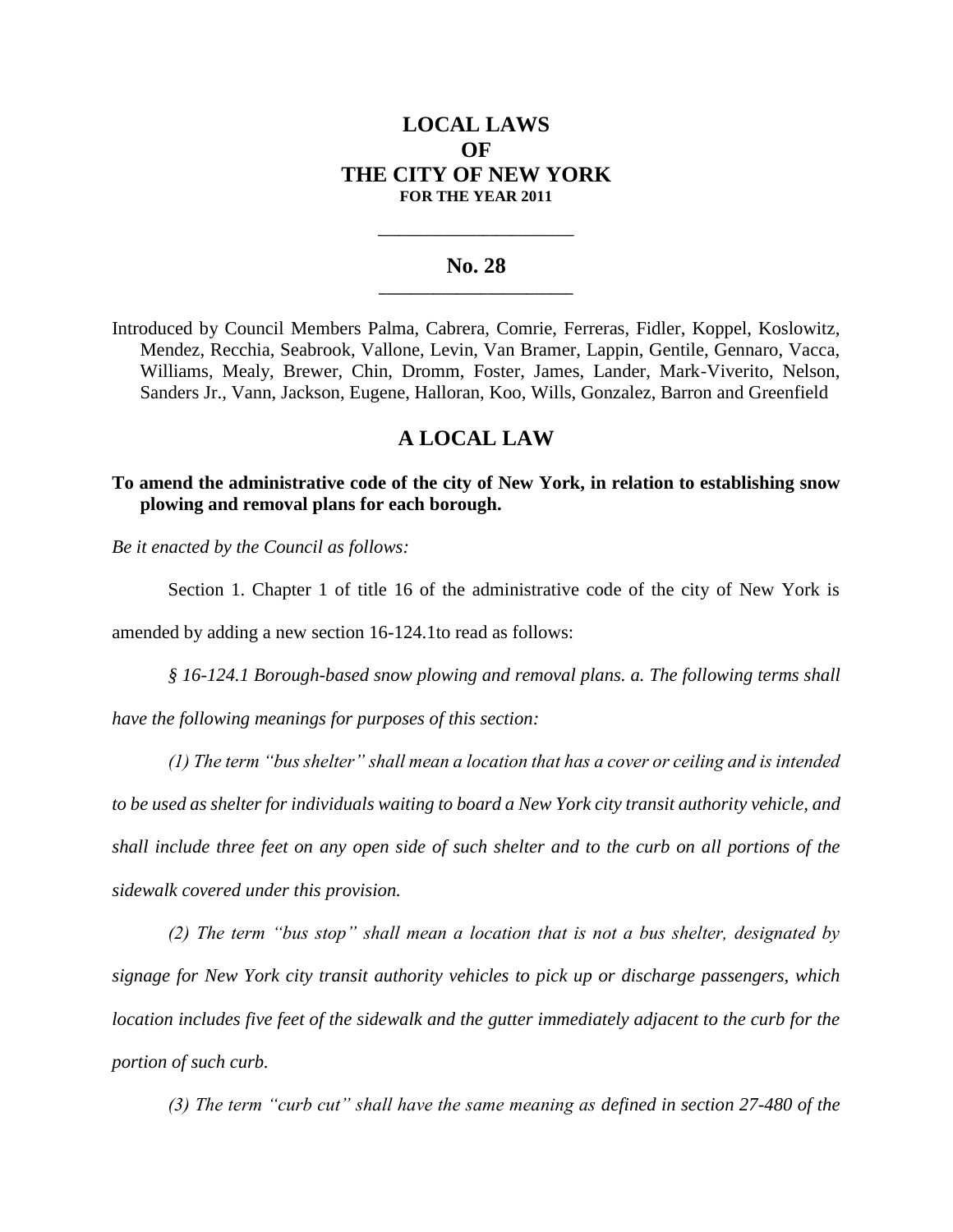*code.*

*(4) The term "pedestrian median" shall mean a direct path between curb cuts on a median strip dividing a roadway or, where no curb cuts exist on such a median strip, the portion of the median strip designed to be traversed by pedestrians in order to cross the roadway that such median strip divides.*

*(5) The term "primary street" shall mean a street that is determined by the department to be of the first priority for purposes of snow plowing and/or removal.*

*(6) The term "snow event" shall mean any snowfall equal to or in excess of six inches*  within a period of twenty-four hours in any of the five boroughs based on the department of *sanitation's measurements.*

*b. Beginning on November fifteenth, 2011, and on every November fifteenth thereafter, the commissioner shall submit to the council and make available to the public on the city's website a snow plowing and removal plan for each borough that shall include, but not be limited to, the following:*

*(1) The address of each department garage and other department facility within the borough identified by district or section and the number of uniformed department employees assigned to each such garage or facility for purposes of addressing snow conditions;*

*(2) An inventory by district of department-owned snow management equipment and resources and a city-wide inventory of other city-owned snow management equipment and resources that could, if available, be used during a snow event, as determined by city officials and the agency, office, agencies or offices responsible for the deployment of such city-owned snow management equipment and resources;*

*(3) (i) Definitions of each of the priority designation categories, including criteria for*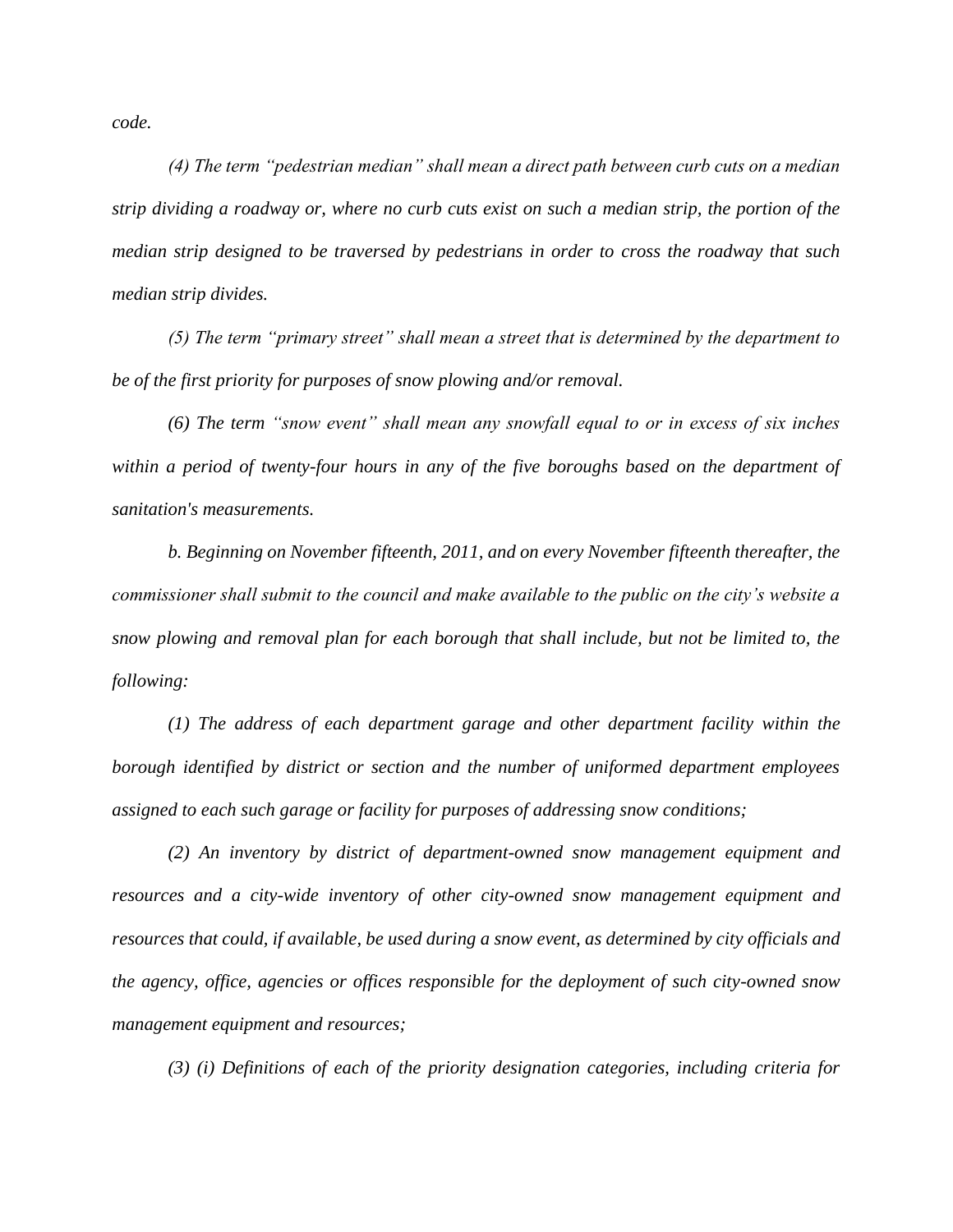*making such designations and any changes to the previous year's priority designation category and the reasons for such changes; and (ii) a link to a website on which a map of each community district with the priority designation categories for each street in such district is viewable;*

*(4) How the department plans to address the following types of tasks during a snow event: (i) plowing and/or removal of snow and ice from streets within each borough; (ii) plowing and/or removal of snow and ice from curb cuts and pedestrian medians at intersections on primary streets; (iii) plowing and/or removal of snow and ice from crosswalks, sidewalks adjacent to parks and bus stops; and (iv) dispersal of salt, sand or other material applied to roads in icy or snowy conditions; and*

*(5) The commissioner shall designate and identify the following: (i) the borough chief or chiefs who will be responsible for the implementation of the applicable borough-specific snow plan; (ii) department personnel who will report to the office of emergency management on a city-wide basis during snow events and who will be directly responsible for communicating with such office and the department; and (iii) personnel from the department's customer service and government relations offices who will communicate on a borough-by-borough basis with council members, community boards and the borough presidents in order to provide, receive and respond to information from such elected officials and community boards regarding snow event conditions.*

*c. Beginning on October first, two thousand eleven, and every October first thereafter, the commissioner shall submit a draft snow plowing and removal plan for each borough for comment to the council members, community boards and borough president from that borough. Amendments to the draft plan shall be included in the final snow plowing and removal plan for each borough to be issued no later than November fifteenth of each year pursuant to this section.*

§2. This local law shall take effect ninety days after its enactment.